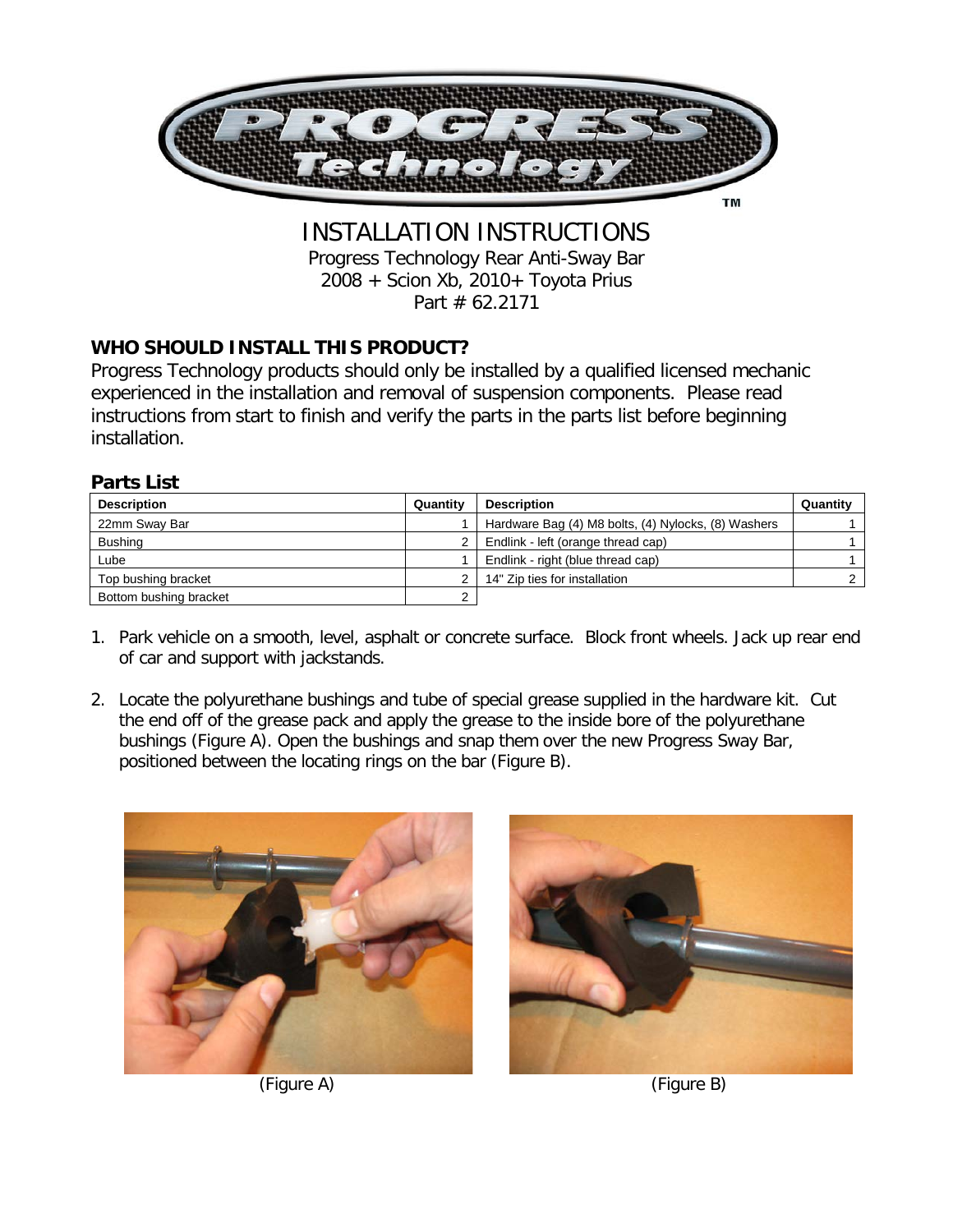3. Place the bar (w/ bushings attached) up into the beam and loosely secure the bar to the beam in two places with the plastic ties provided. (Figure C)



(Figure C)

4. Remove the lower shock bolt from the beam **ONE SIDE AT A TIME**, supporting the beam to help remove the bolt. (Figure D)



(Figure D)

5. Locate the end links, they are labeled left and right. Remove the plastic thread covers (Figure E).



(Figure E)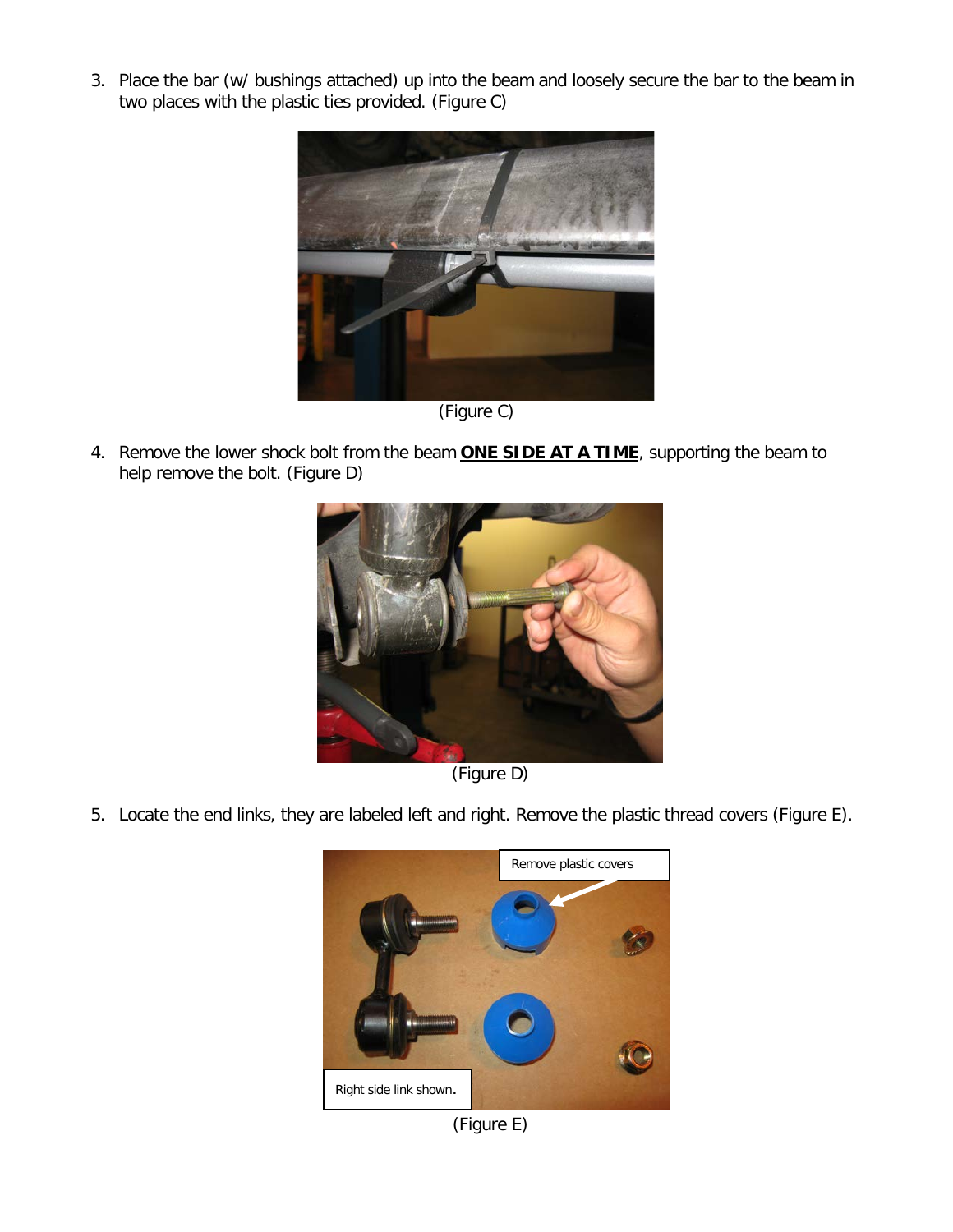6. Insert the end link into the beam hole located just in front of the shock mount (Figure F), the lower ball socket should point toward the rear of the vehicle. Use a 5mm hex wrench in the center of the stud to keep it from spinning (Figure G). Torque nut to 32 ft/lbs.





7. Replace the lower shock bolt and hand tighten. You will torque this bolt in Step 14.

## **NOTE: You should only have one shock bolt removed at a time.**

- 8. Repeat Steps 4 7 on the opposite side.
- 9. On both sides, insert the lower end of the link into the sway bar. Use a 5mm hex wrench in the center of the stud to keep it from spinning (Figure H). Torque nut to 32 ft/lbs.



(Figure H)

10. Locate the top and bottom bushing brackets and hardware bag provided (Figure I).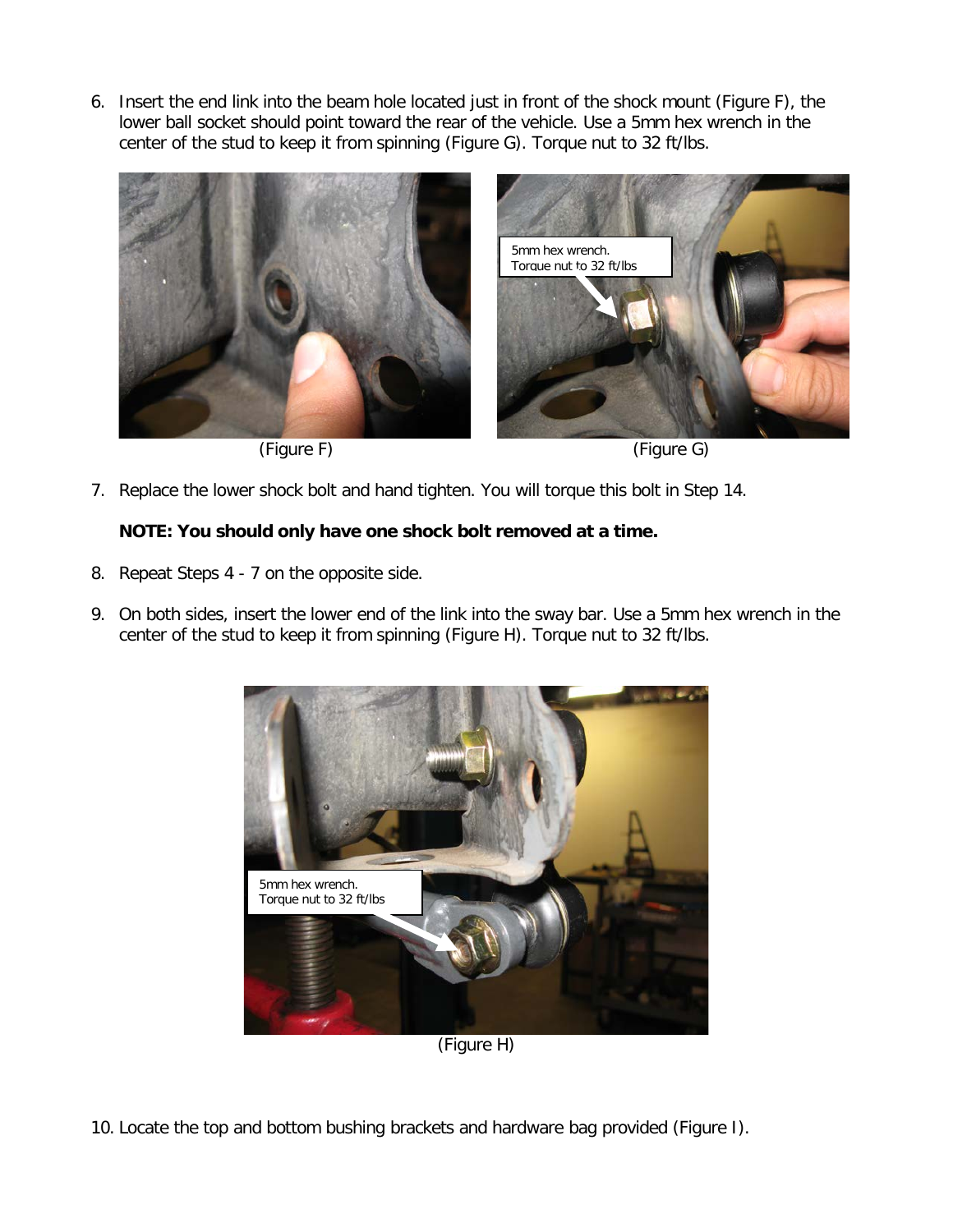

(Figure I)

11. Place the top bracket over the top of the beam (Figure J). Fasten the bottom bracket to the top bracket using provided hardware (Figure K). **\*Tip\*** Start the forward part of the bracket first then push bar up into the beam and start back bolt.





12. Using the inside of the wheels as reference, the bar should be centered under the beam. Torque the mounting hardware to 28 ft/lbs (Figure L).



(Figure L)